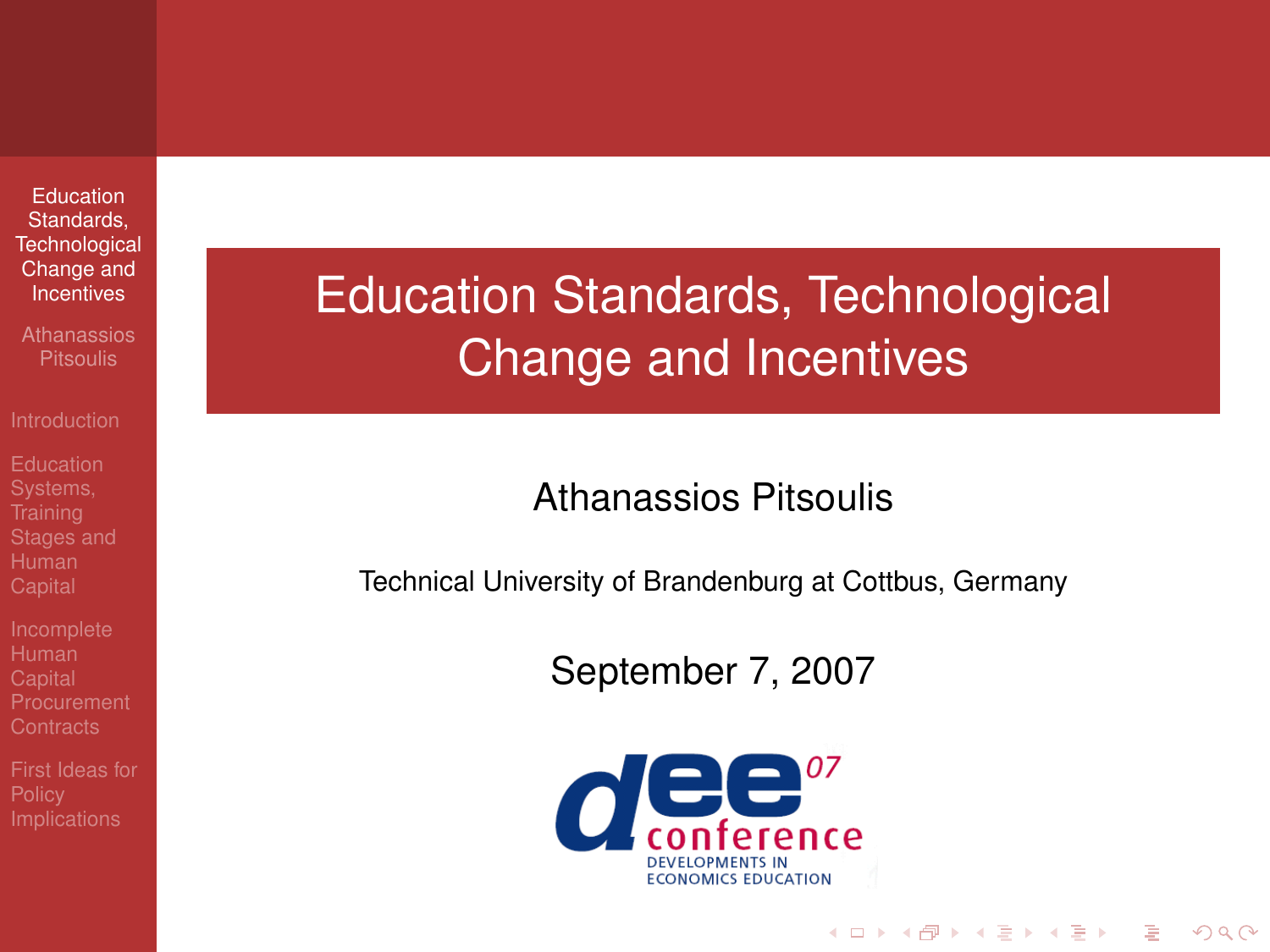#### Research questions

- Education **Standards [Technological](#page-0-0)** Change and **Incentives**
- 

#### [Introduction](#page-1-0)

- 
- **[Procurement](#page-6-0)**
- <span id="page-1-0"></span>[First Ideas for](#page-9-0)
- **1** Who should set normative education standards ("competency models")?
- 2 What is the best institutional arrangement for setting the standards?
- **3** How can the "institutional sclerosis" of competency models best be prevented?

**KOD KOD KED KED E VOLC**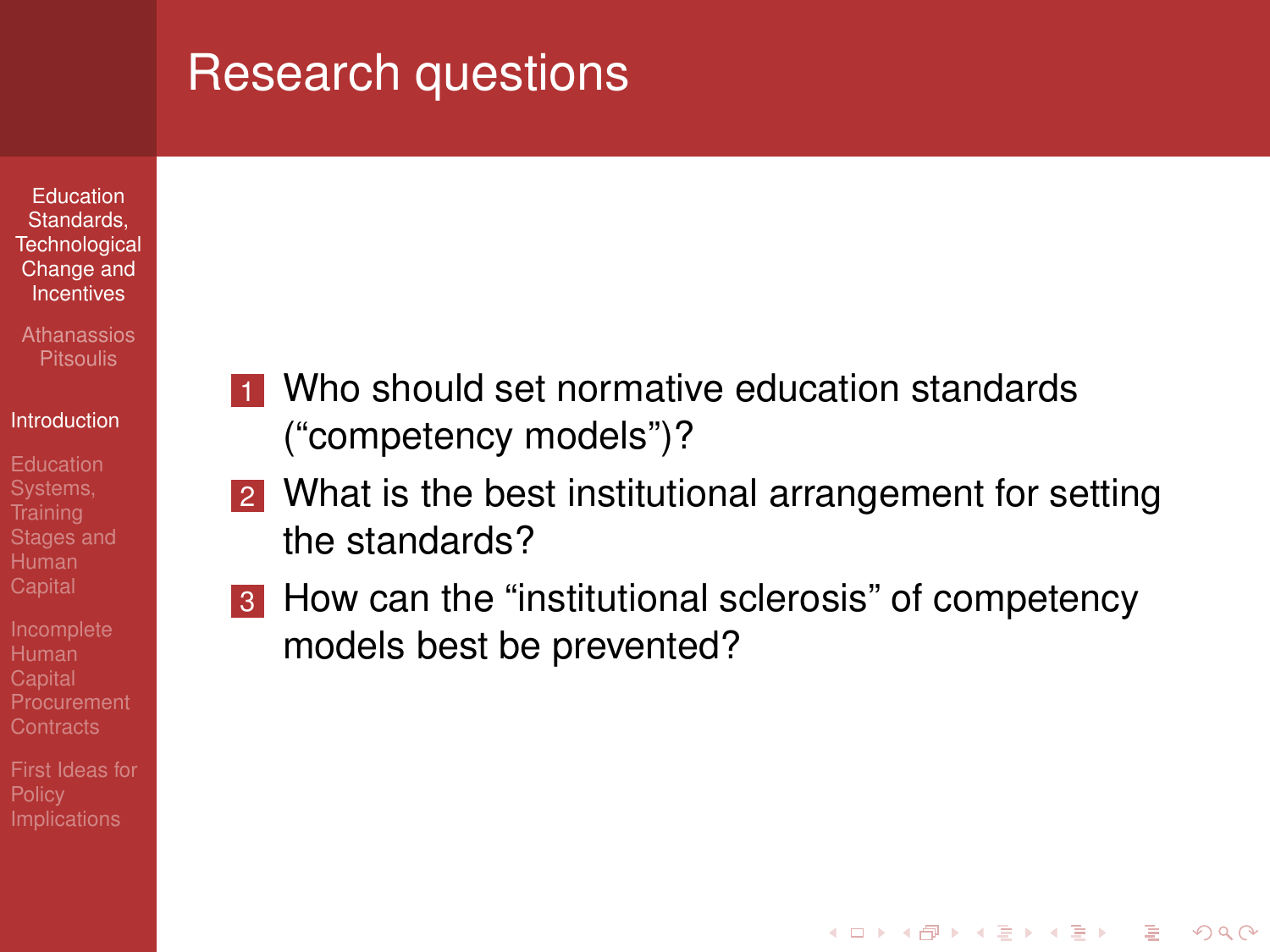#### Economic theories of training decisions

Education **Standards [Technological](#page-0-0)** Change and **Incentives** 

**Education** Systems, **Training** [Stages and](#page-2-0) Human **Capital** 

**[Procurement](#page-6-0)** 

<span id="page-2-0"></span>[First Ideas for](#page-9-0)

- $\blacksquare$  The economic theory of training regards decisions about training as investments in human capital.
	- Economic agents will only undertake the training for which the benefits exceed the costs.
	- **Pigou (1912) reasoned that firms would not be willing to** invest the socially optimal amount of human capital in their workers due to moral hazard and adverse selection.
	- Becker (1962) showed that this is only valid for general training which raises the productivity of an employee in many firms.

**KORKARA KERKER DI VOOR**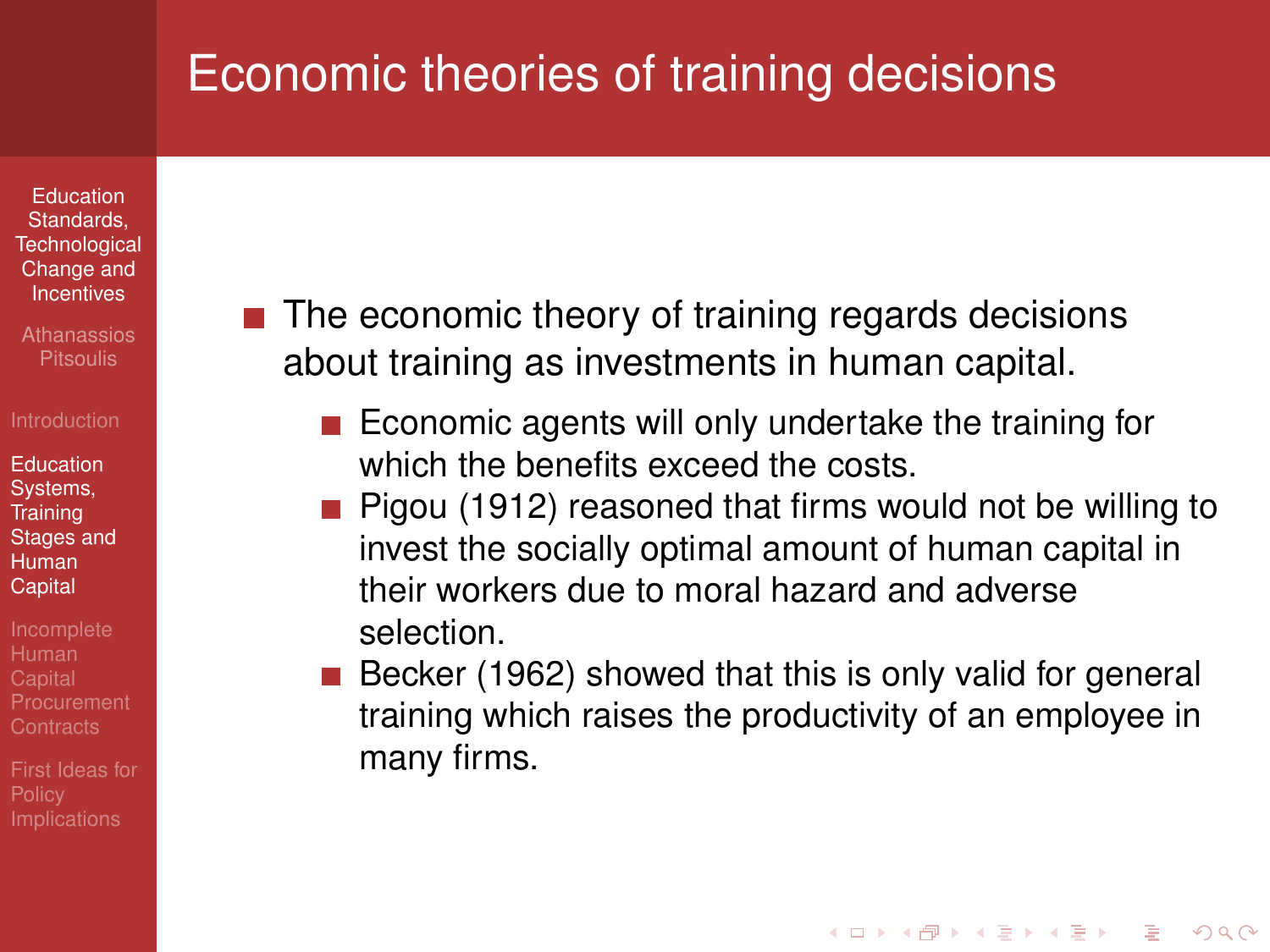## General vs. firm-specific training

Education **Standards [Technological](#page-0-0)** Change and **Incentives** 

**Education** Systems, **Training** [Stages and](#page-2-0) Human **Capital** 

**[Procurement](#page-6-0)** 

[First Ideas for](#page-9-0)

- General training results in an accumulation of unspecific human capital which increases the market wage by the full increase in productivity.
- Workers will therefore pay for general training themselves.
- **Firms are willing to invest in general training for several** reasons:
	- **Appropriable returns from training**
	- Capital market imperfections
	- **Verification problems**
	- **Market imperfections (asymmetric information)**

**KOD KOD KED KED E VOLC** 

■ According to Becker (1964) firms and workers will share the costs of firm-specific training.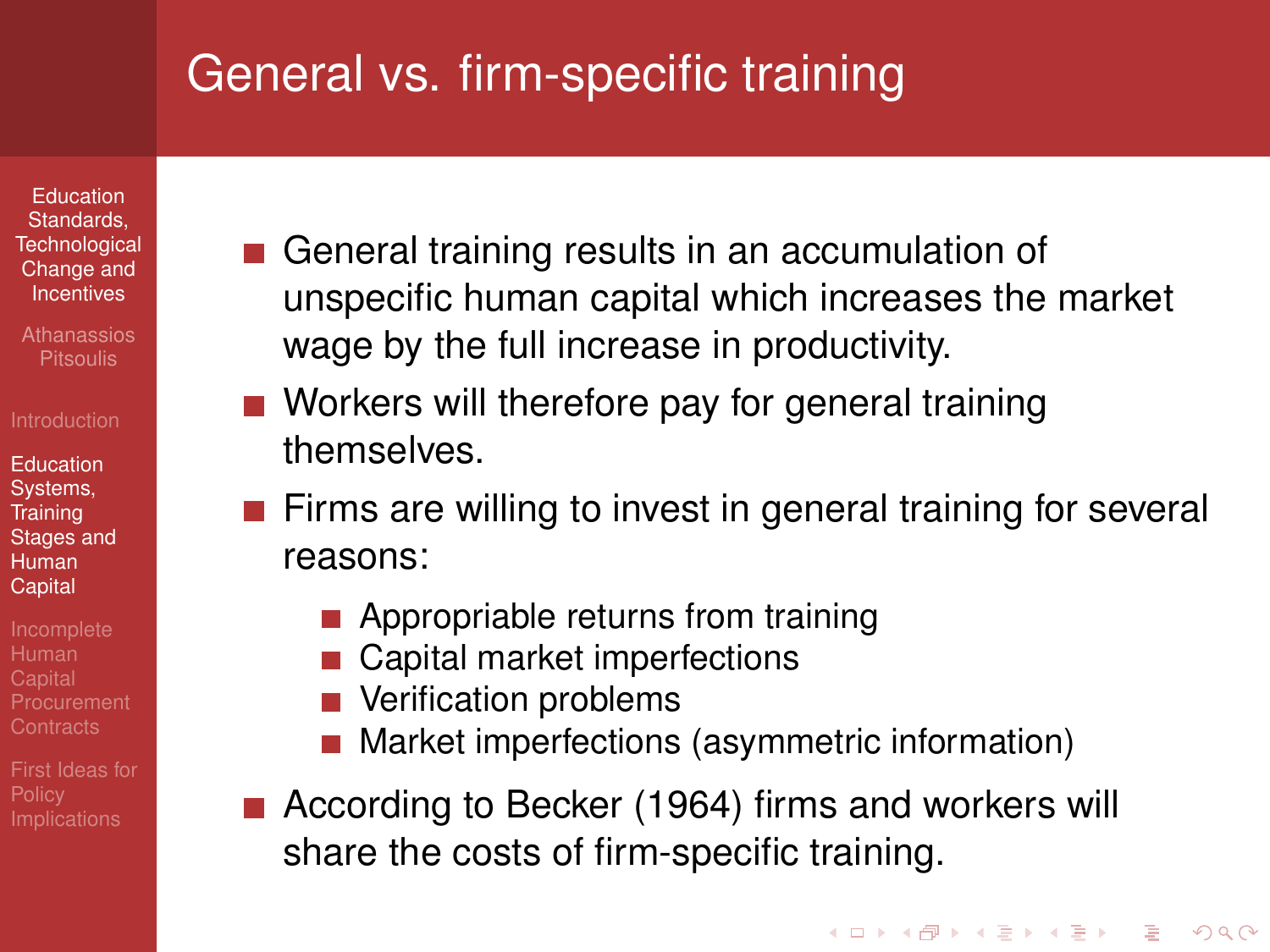# Training contracts

Education **Standards [Technological](#page-0-0)** Change and **Incentives** 

**Education** Systems, **Training** [Stages and](#page-2-0) Human **Capital** 

**[Procurement](#page-6-0)** 

[First Ideas for](#page-9-0)

- $\blacksquare$  The bargaining environment influences contracting between workers and firms (Williamson 1985):
	- Specificity of human capital investments
	- **Market structure**
	- **Frequency of interaction**
	- **■** etc.
- According to Williamson non-verifiable specific investments make parties fear that they may be expropriated of the surplus created by the transaction and will therefore tend to underinvest.
- The theory usually looks at employee (worker) and employer (firm).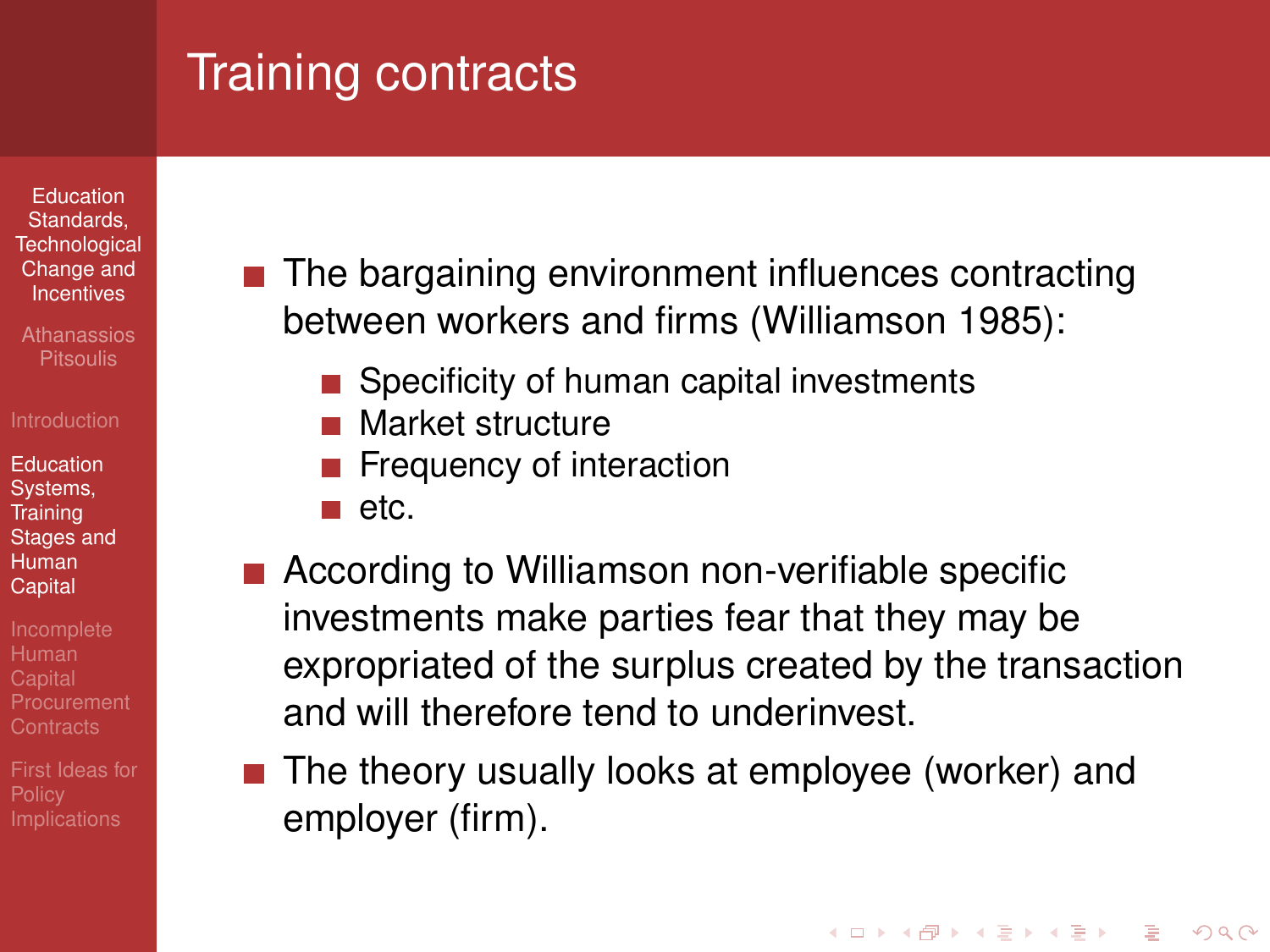## An application to education systems

Education **Standards [Technological](#page-0-0)** Change and **Incentives** 

**Education** Systems, **Training** [Stages and](#page-2-0) Human **Capital** 

**[Procurement](#page-6-0)** 

[First Ideas for](#page-9-0)

- $\blacksquare$  Let us change the point of view and model the contracting problem between suppliers and demanders in a human capital procurement process.
- Several sectors within the education system can be identified:
	- Apprenticeship sector: school  $\rightarrow$  firm
	- Intermediate education sector: school  $\rightarrow$  university
	- Teachers' education: university  $\rightarrow$  school
	- **Higher education sector: university**  $\rightarrow$  **firm**
	- Inter-firm sector: training firm  $\rightarrow$  employing firm
- Different education sectors are characterized by different bargaining environments.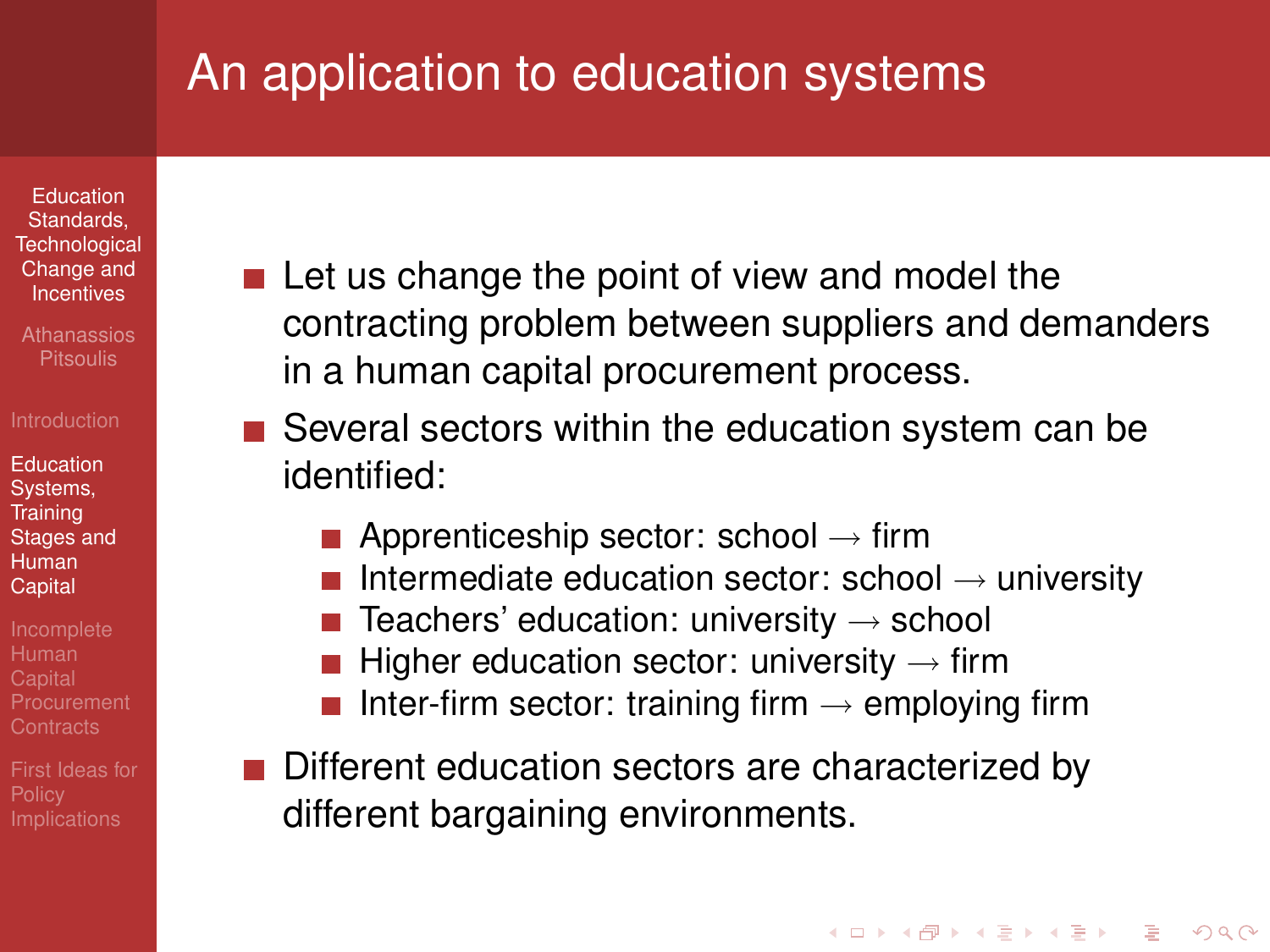# Technological change and incomplete contracting

Education **Standards [Technological](#page-0-0)** Change and **Incentives** 

Incomplete Human **Capital [Procurement](#page-6-0) Contracts** 

<span id="page-6-0"></span>[First Ideas for](#page-9-0)

- $\blacksquare$  Human capital procurement contracts are often incomplete:
	- $\blacksquare$  Incompleteness rules out binding agreements between the parties.
	- $\blacksquare$  Incomplete contracts are prone to hold-up problems, which are aggravated by wrong distributions of bargaining power.
- One reason for incompleteness is technological change:
	- $\blacksquare$  There is uncertainty regarding the ex post productivity of human capital.
	- In the training period the demand for competencies may change.
	- Improvements are unknown ex ante and can not be part of the contract.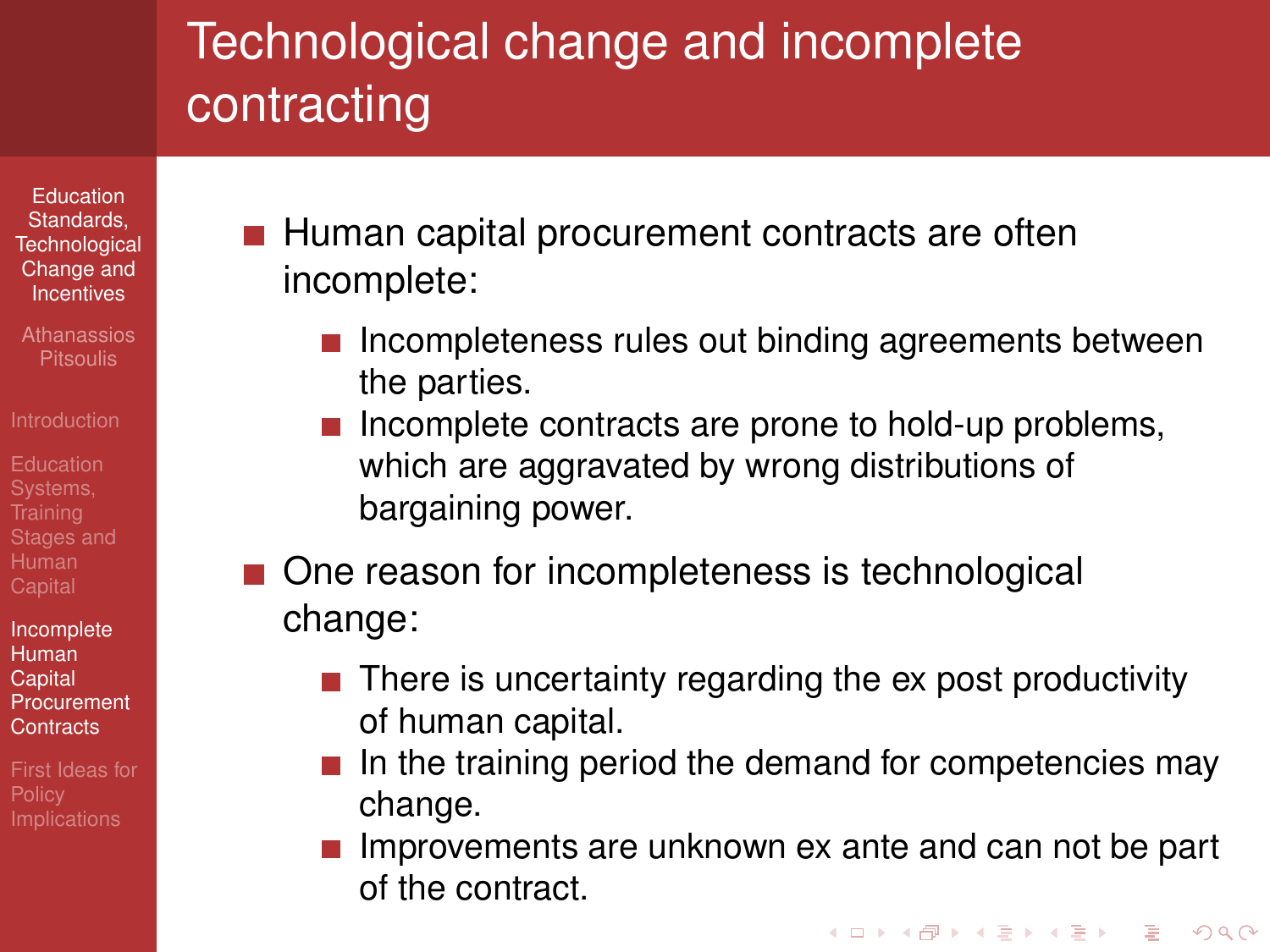# Hedging against the risk posed by technological change

Education **Standards [Technological](#page-0-0)** Change and **Incentives** 

Incomplete Human **Capital [Procurement](#page-6-0) Contracts** 

[First Ideas for](#page-9-0)

- **Demanders of human capital can hedge against the** risk posed by technological change by investing in flexibility, e.g. by investing in additional training.
- $\blacksquare$  These investments are sunk costs that raise possibility of realizing a high productivity.
- **Depending on how the contractual status quo is defined** and the allocation of bargaining power at the renegotiation stage parties will tend to underinvest in specific human capital.

**KOD KOD KED KED ORA** 

■ The question is: *who bears the cost of flexibility*?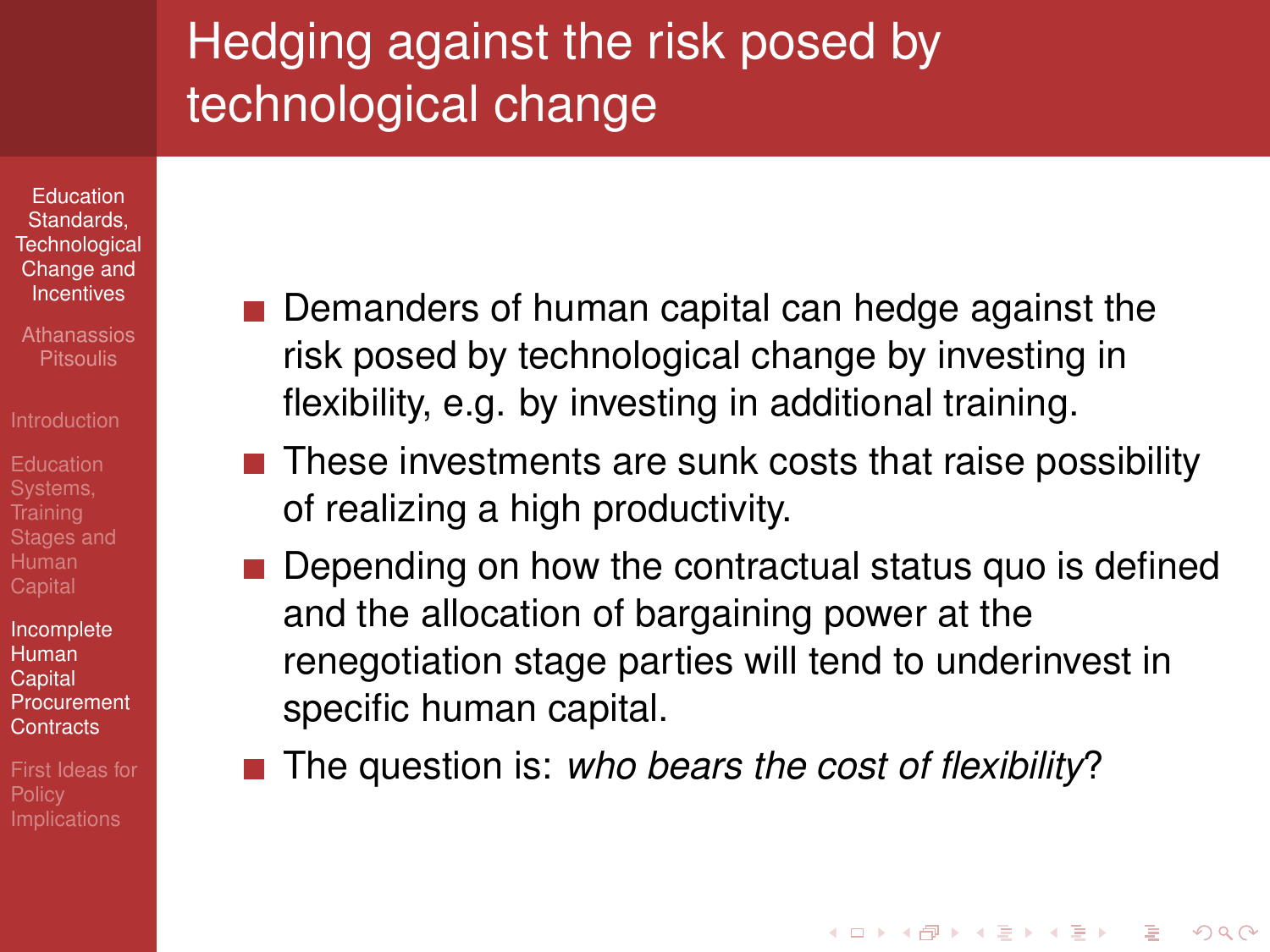# Some preliminary results and interpretation

Education **Standards [Technological](#page-0-0)** Change and **Incentives** 

Incomplete Human **Capital [Procurement](#page-6-0) Contracts** 

[First Ideas for](#page-9-0)

- $\blacksquare$  The initial intuition that deeply vertically integrated education systems will provide better training than non-integrated ones can not be upheld:
	- If the initial contract does *not* prescribe new competencies to be added, and the more specific human capital investments are, the more vertically integrated the education system should be: school  $\rightarrow$ university  $\rightarrow$  training firm  $\rightarrow$  employing firm
	- But: non-integration may in some sectors be the lesser evil, depending on who has the bargaining power.
- **The debate on normative education standards should** concentrate on enhancing or reducing vertical integration *where necessary.*
- $\blacksquare$  The question is not to maximize vertical integration in every sector but to *optimize* it.

**KORK ERKER ER AGA**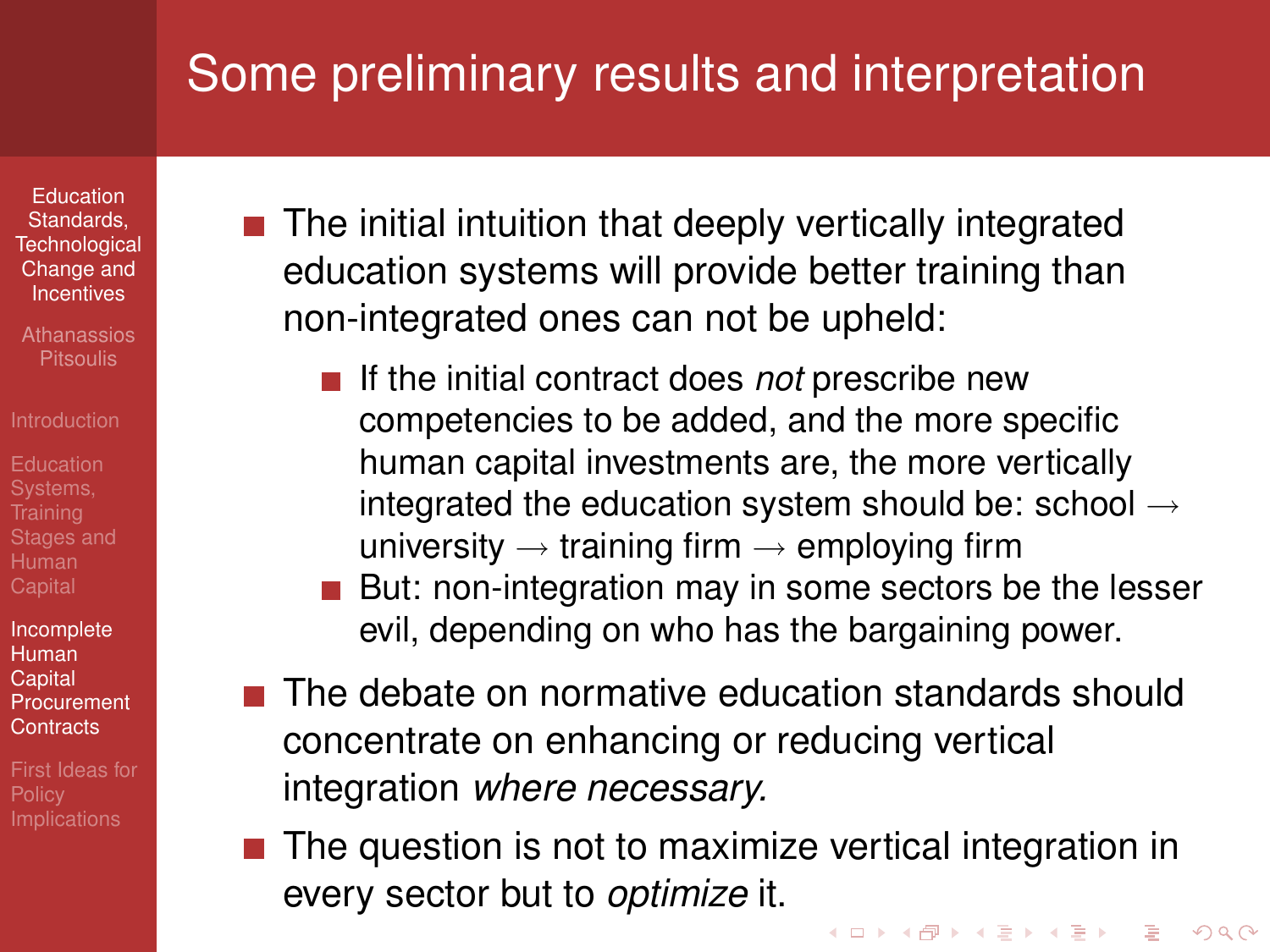# Potential measures to optimize vertical integration in education

Education **Standards [Technological](#page-0-0)** Change and **Incentives** 

<span id="page-9-0"></span>[First Ideas for](#page-9-0) **Policy** Implications

- $\blacksquare$  Re-frame the debate on normative education standards: less ideology and more thinking about vertical integration is needed.
- Competency standards should be formulated in such a way that the initial contract prescribes that improvements will be made.
	- $\blacksquare$  This might be achieved by
		- $\Box$ having standards be revised by independent commissions where neither upstream nor downstram parties have veto powers, or
		- by federalizing education to enable jurisdictions to experiment and compete.

**KORK ERKER ER AGA**